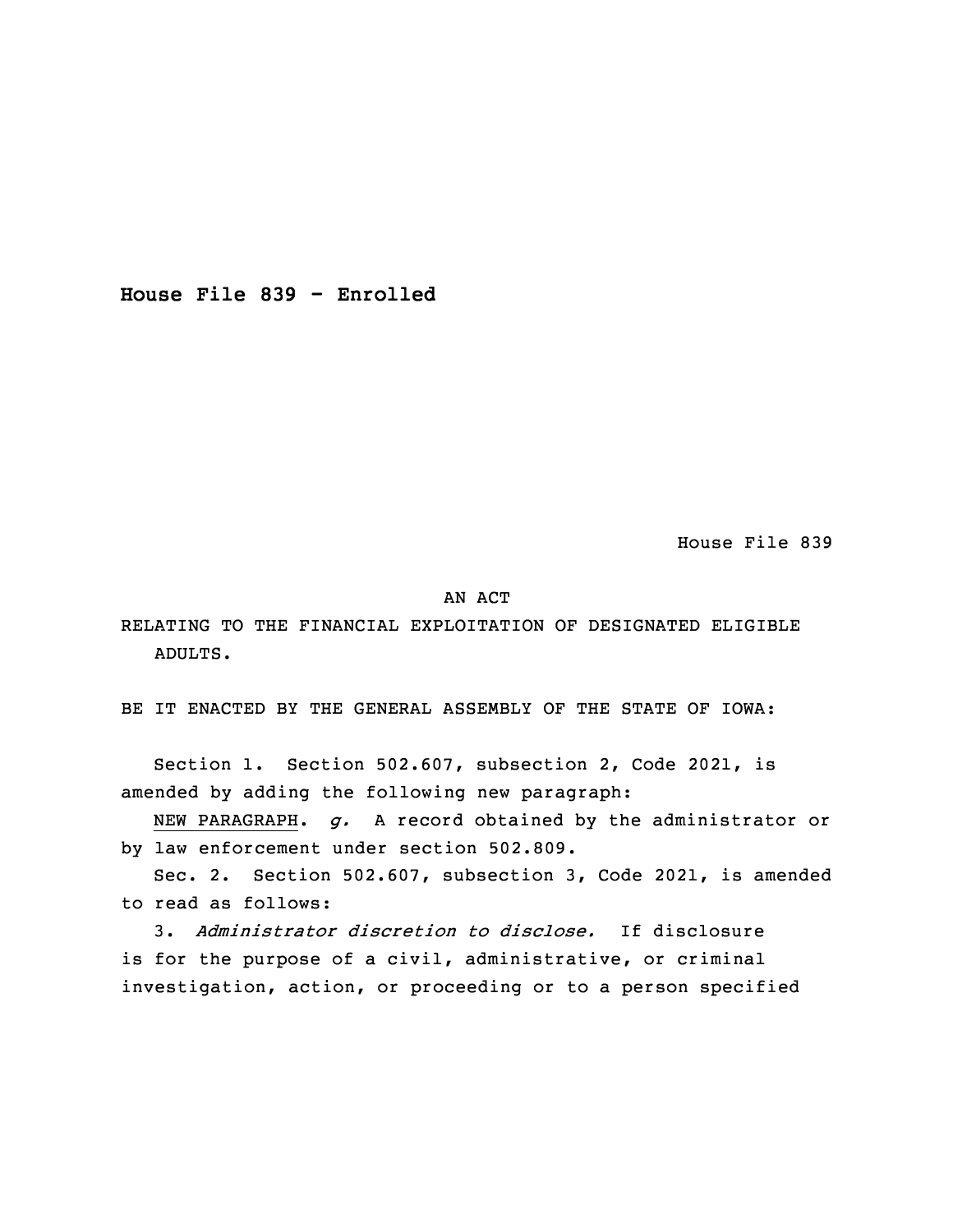in section 502.608, [subsection](https://www.legis.iowa.gov/docs/code/2021/502.608.pdf)  $1$ , the administrator may disclose <sup>a</sup> record obtained in connection with an audit or inspection under section 502.411, [subsection](https://www.legis.iowa.gov/docs/code/2021/502.411.pdf) 4, or <sup>a</sup> record obtained in connection with an investigation under section 502.602 or section 502.809.

15 Sec. 3. NEW SECTION. **502.801 Definitions.**

For purposes of this article, unless the context otherwise requires:

1. *"Eligible adult"* means any of the following:

a. A person sixty-five years of age or older.

20 *b.* <sup>A</sup> dependent adult as defined in section 235B.2.

 2. *"Financial exploitation"* means any act or omission taken by <sup>a</sup> person to wrongfully and knowingly deprive an eligible adult of money, assets, or property, or to obtain control over or otherwise use, convert, or divert the benefits, property, resources, or assets of the eligible adult by intimidation, deception, coercion, fraud, extortion, or undue influence.

27 3. *"Permissible third party"* means any of the following:

a. A person the eligible adult previously designated to 29 receive the notification described in section 502.804.

b. A person otherwise permitted to receive the notification described in section 502.804 by any state or federal law or any rule issued by the financial industry regulatory authority.

<sup>33</sup> 4. *"Qualified individual"* means any of the following:

a. An agent who has received training pursuant to section 502.808.

 *b.* An investment adviser representative who has received training pursuant to section 502.808.

3 *c.* <sup>A</sup> person who has received training pursuant to section 502.808 and who serves in <sup>a</sup> supervisory, compliance, senior investor protection, or legal capacity for any of the following:

(1) A broker-dealer.

(2) An investment adviser.

9 Sec. 4. NEW SECTION. **502.802 Notification to administrator.**

If a broker-dealer, investment adviser, or qualified individual reasonably believes financial exploitation of an eligible adult has occurred, has been attempted, or is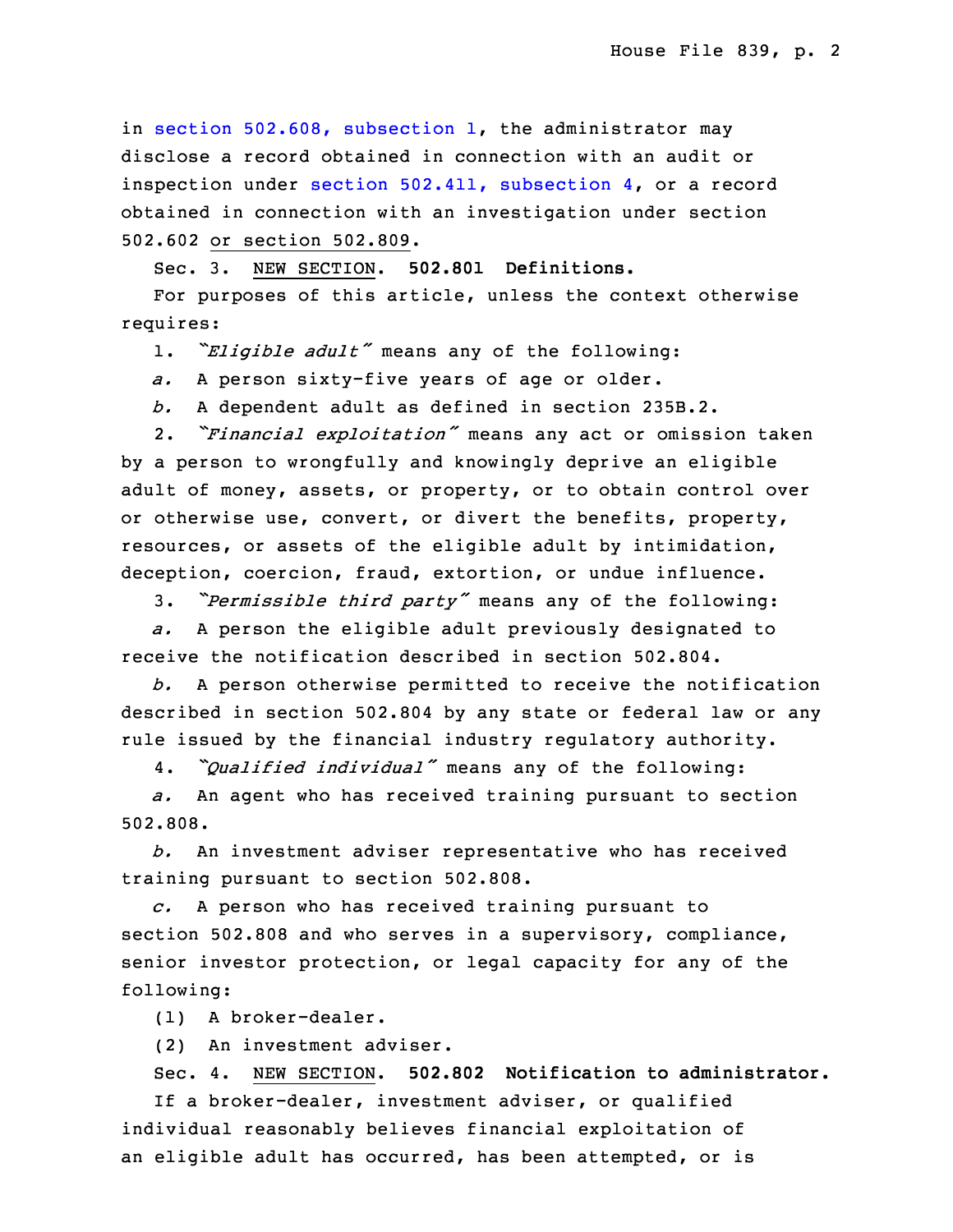being attempted, the broker-dealer, investment adviser, or qualified individual may promptly notify the administrator. The administrator may adopt rules regarding the form and manner of the notification under this section.

17 Sec. 5. NEW SECTION. **502.803 Notification to administrator** 18 **—— immunity.**

A broker-dealer, investment adviser, or qualified individual who, acting reasonably and in good faith, makes a disclosure of information to the administrator pursuant to this article shall be immune from administrative or civil liability that might otherwise arise from such disclosure or for any failure to notify the eligible adult of the disclosure. Other than matters related to the reporting of the financial exploitation of an eligible adult pursuant to this section, this section shall not abrogate or modify any existing statutory or common law privileges or immunities.

29 Sec. 6. NEW SECTION. **502.804 Notification to permissible** 30 **third party.**

1. If a broker-dealer, investment adviser, or qualified individual reasonably believes financial exploitation of an eligible adult has occurred, has been attempted, or is being attempted, the broker-dealer, investment adviser, or qualified individual may notify a permissible third party. The administrator may adopt rules regarding the form and manner of the notification under this section.

2. Broker-dealers, investment advisers, and qualified individuals shall not notify <sup>a</sup> permissible third party the 5 broker-dealer, investment adviser, or qualified individual reasonably suspects of financial exploitation or other abuse of the eligible adult.

8 Sec. 7. NEW SECTION. **502.805 Notification to permissible** 9 **third party —— immunity.**

A broker-dealer, investment adviser, or qualified individual who, acting reasonably and in good faith, complies with section 502.804 shall be immune from any administrative or civil liability that might otherwise arise from such disclosure.

 Sec. 8. NEW SECTION. **502.806 Disbursements or transactions** 15 **—— delay.**

1. If a broker-dealer, investment adviser, or qualified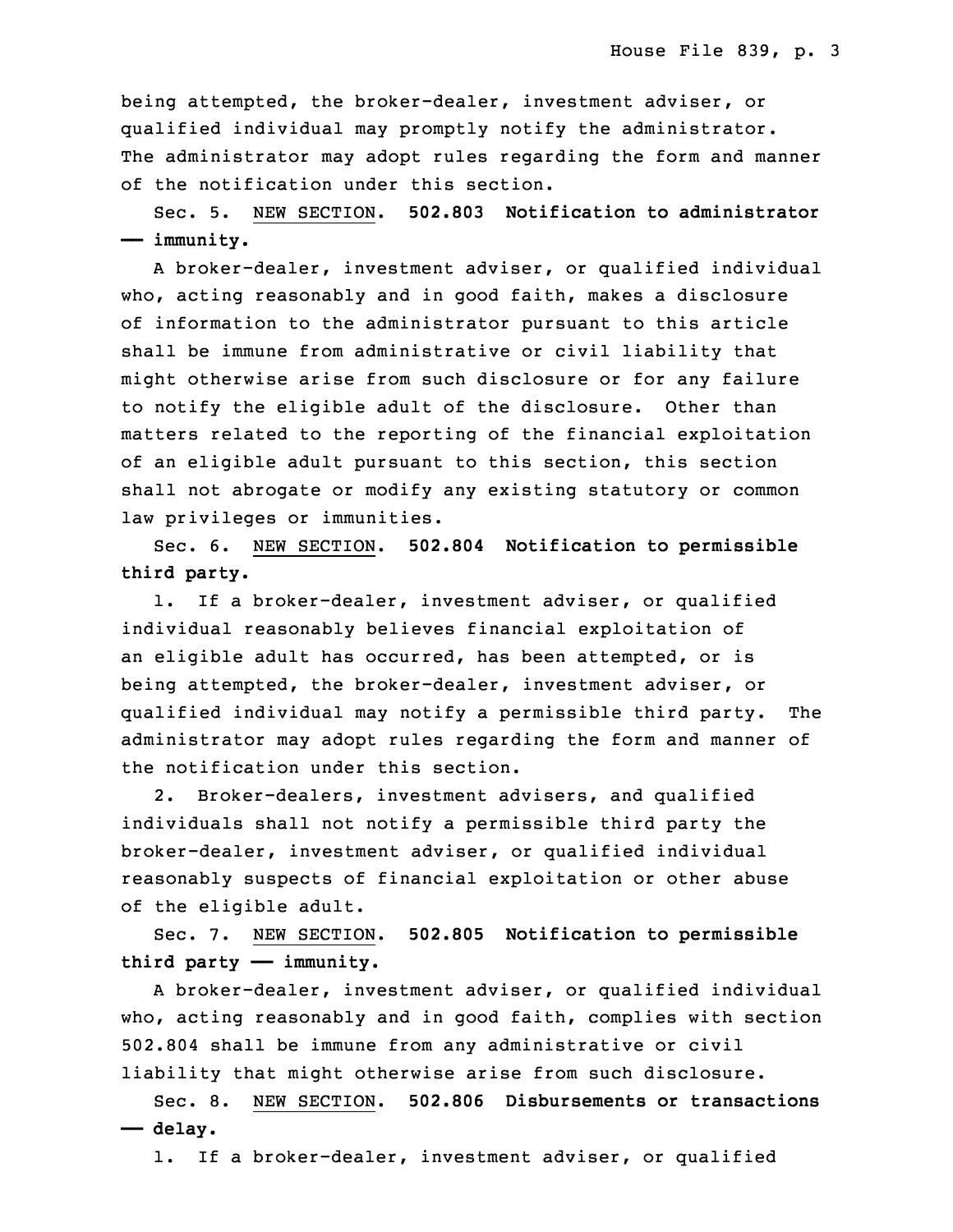individual reasonably believes a disbursement or transaction will likely result in or contribute to the financial exploitation of an eligible adult, the broker-dealer, investment adviser, or qualified individual shall initiate an internal review of the requested disbursement or transaction.

 2. <sup>A</sup> broker-dealer or investment adviser may delay <sup>a</sup> disbursement or transaction from an eligible adult's account or an account on which an eligible adult is <sup>a</sup> beneficiary if all of the following apply:

a. The broker-dealer, investment adviser, or qualified individual reasonably believes, after initiating the internal review referenced in subsection 1, that the requested disbursement or transaction will likely result in or contribute to the financial exploitation of an eligible adult.

b. Immediately, but in no event more than two business days after the disbursement or transaction is delayed, the broker-dealer or investment adviser provides written notification of the delay and the reason for the delay to all persons authorized to transact business on the account. Broker-dealers, investment advisers, and qualified individuals shall not notify <sup>a</sup> person authorized to transact business on the account if the broker-dealer, investment adviser, or qualified individual reasonably believes the person has committed financial exploitation, attempted financial exploitation, or other abuse of the eligible adult.

7 *c.* Immediately, but in no event more than two business days after the disbursement or transaction is delayed, the 9 broker-dealer or investment adviser notifies the administrator of the delay and provides to the administrator the reason for the delay, including the results of the internal review referenced in subsection 1.

13 *d.* The broker-dealer or investment adviser continues the internal review of the suspected or attempted financial exploitation of the eligible adult, as necessary, and provides the administrator with updates upon request.

3. Any delay of a disbursement or transaction authorized by this section will expire upon the first to occur of any of the following:

a. A determination by the broker-dealer or investment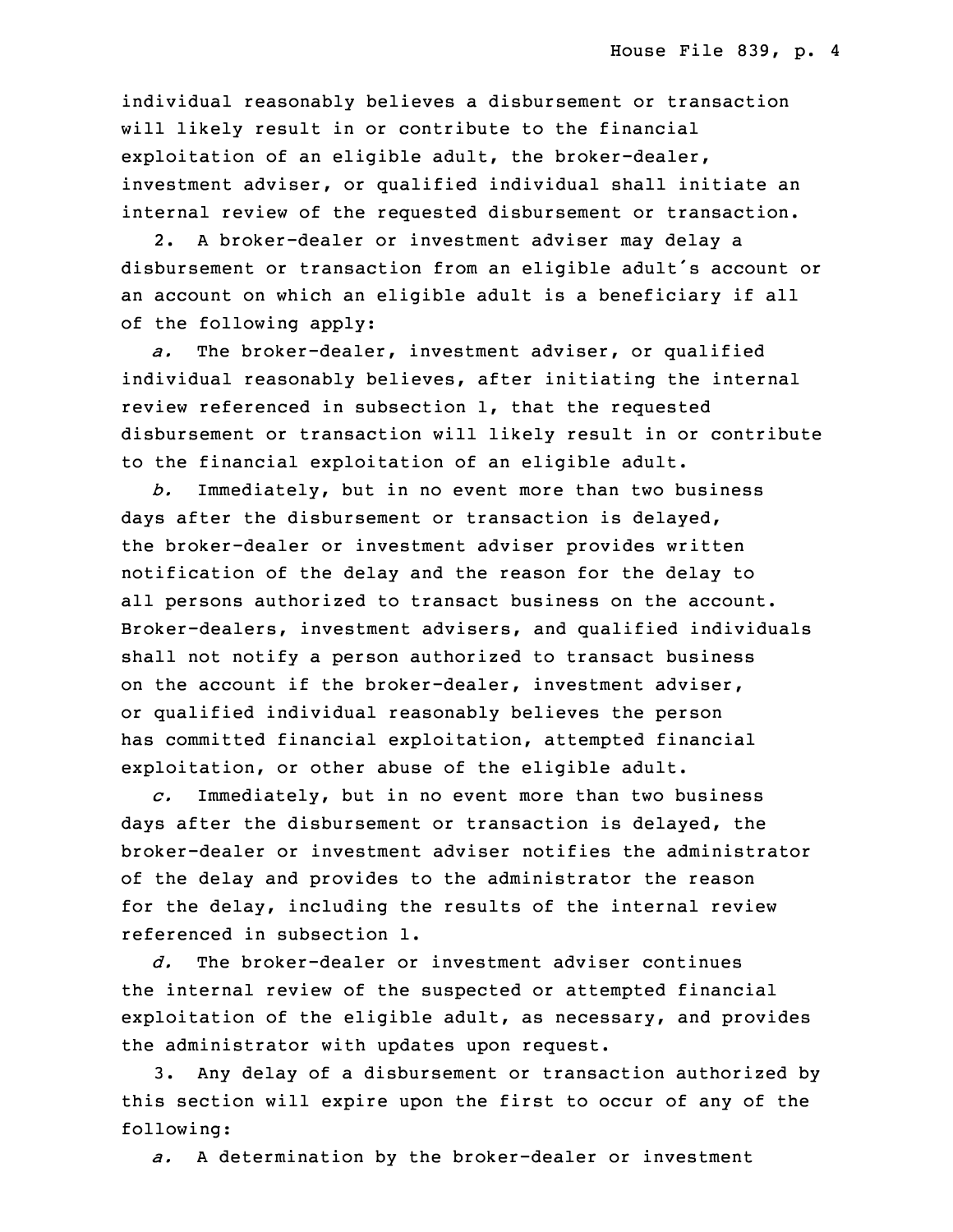adviser that the disbursement or transaction will not result in or contribute to financial exploitation of the eligible adult.

23 *b.* Fifteen business days after the date on which the broker-dealer or investment adviser first delayed disbursement of the funds or transaction, unless the administrator requests the broker-dealer or investment adviser to extend the delay, in which case the delay shall expire no more than twenty-five business days after the date on which the broker-dealer or investment adviser first delayed the disbursement of the funds or the transaction.

4. Notwithstanding subsection 3, upon the petition of the administrator, the broker-dealer or investment adviser who initiated the delay pursuant to this section, or another interested party, a court of competent jurisdiction may enter an order terminating, extending, or modifying the delay of the disbursement or transaction and may order other protective relief.

5. The administrator may adopt rules regarding the form and manner of the notifications under this section.

5 Sec. 9. NEW SECTION. **502.807 Disbursements of transactions** 6 **—— delay —— immunity.**

7 <sup>A</sup> broker-dealer or investment adviser who, acting reasonably and in good faith, complies with section 502.806 shall be immune from any administrative or civil liability that might otherwise arise from such delay in a disbursement or transaction.

Sec. 10. NEW SECTION. **502.808 Training requirements.**

1. A broker-dealer or investment adviser shall provide to its qualified individuals training appropriate to the job responsibilities of a qualified individual. The training shall include all of the following:

a. Instruction on how to identify the suspected or attempted exploitation of an eligible adult, including common signs indicating the financial exploitation of an eligible adult, and how to provide notification regarding the suspected or attempted exploitation of an eligible adult.

 *b.* Instruction regarding privacy and confidentiality requirements.

2. <sup>A</sup> broker-dealer or investment adviser shall provide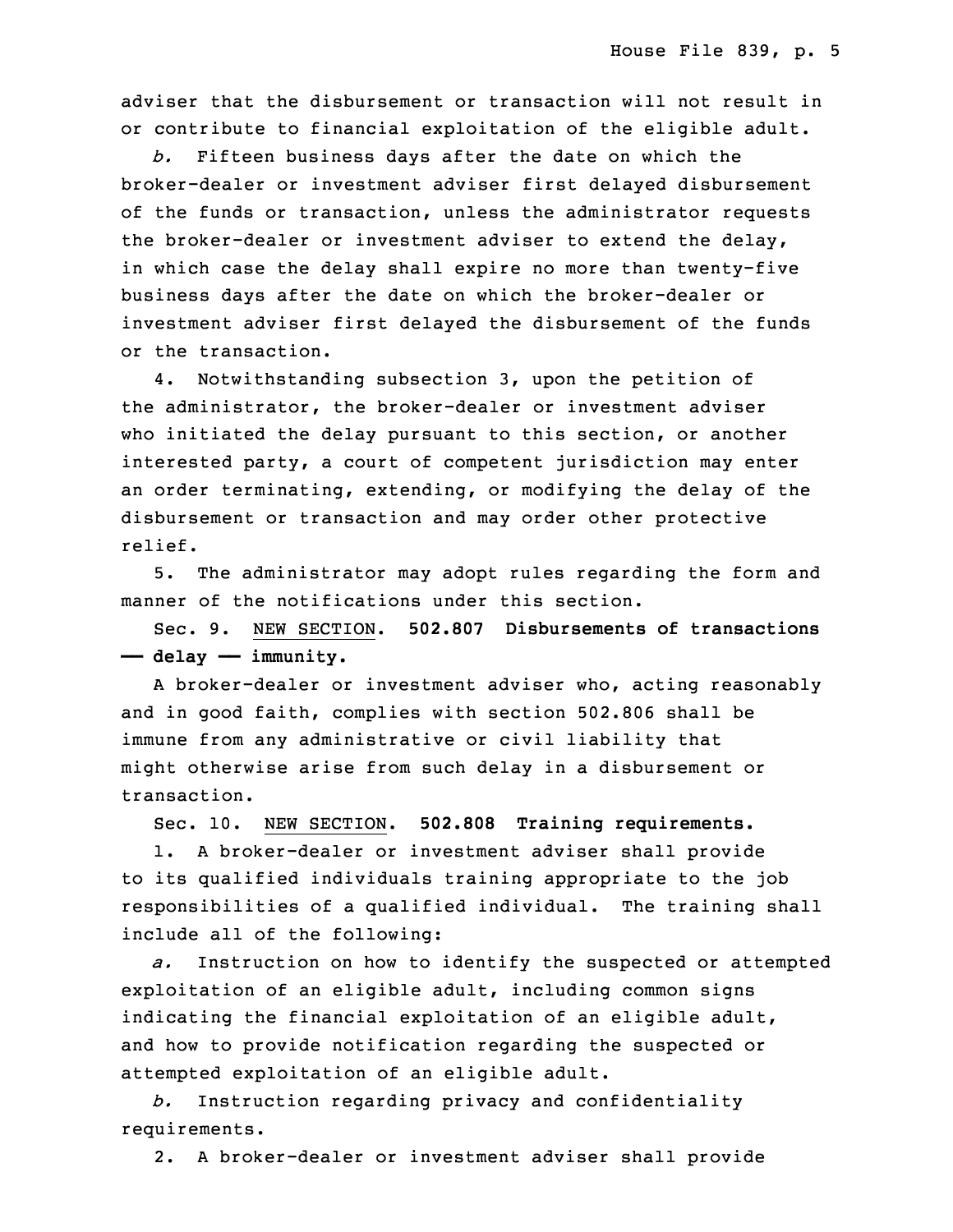the training required by this section as soon as reasonably practicable, but at least within one year after the date the qualified individual begins employment with or becomes affiliated or associated with a broker-dealer or investment adviser.

3. The administrator may adopt rules specifying the content and method of the training required by this section.

32 Sec. 11. NEW SECTION. **502.809 Records.**

A broker-dealer or investment adviser shall provide access to or copies of records that are relevant to the suspected or attempted financial exploitation of an eligible adult to the administrator, either as part of <sup>a</sup> notification to the administrator pursuant to section 502.802, or upon the request of the administrator. The records may include historical records as well as records relating to the most recent transactions that may comprise financial exploitation of an eligible adult. The administrator may share the records with law enforcement if the administrator determines it is necessary or appropriate in the public interest and for the protection of the eligible adult. All records made available to the administrator or law enforcement pursuant to this section shall be considered confidential public records under chapter 22 and shall not be available for examination by the public pursuant to section 22.2. Nothing in this section shall limit or otherwise impede the authority of the administrator or law enforcement to access or examine the books and records of 16 broker-dealers and investment advisers as otherwise provided by law.

18 Sec. 12. NEW SECTION. **502.810 Financial exploitation ——** 19 **reporting.**

Annually, on or before January 15 of each year, the insurance division shall submit <sup>a</sup> report to the governor and the general assembly concerning the notifications the insurance division received related to the potential financial exploitation of eligible adults, and the insurance division's investigation of the notifications, during the preceding calendar year. The report shall include the number of notifications the insurance division received, the amount of time employees of the insurance division spent investigating the notifications,